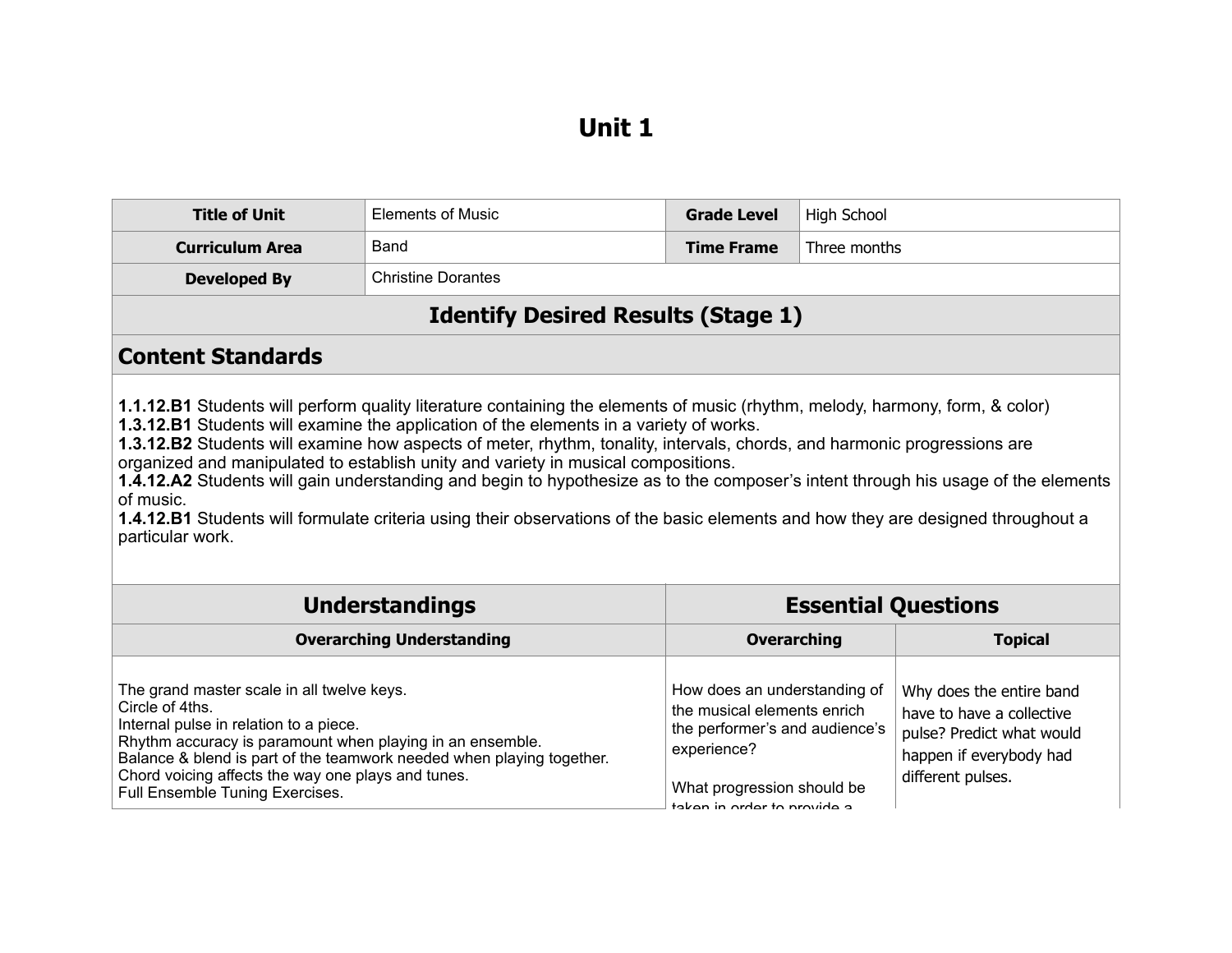| Rhythm is not as important as pitch.<br>4.                                                                                                                                                                                                                                                                                                                                                                                              |                                                                                                                                                                                                                                                                                                                                                                                                                                                                                                                                                                                                                                             | In what ways can an<br>ensemble sound improve a<br>performance? |
|-----------------------------------------------------------------------------------------------------------------------------------------------------------------------------------------------------------------------------------------------------------------------------------------------------------------------------------------------------------------------------------------------------------------------------------------|---------------------------------------------------------------------------------------------------------------------------------------------------------------------------------------------------------------------------------------------------------------------------------------------------------------------------------------------------------------------------------------------------------------------------------------------------------------------------------------------------------------------------------------------------------------------------------------------------------------------------------------------|-----------------------------------------------------------------|
| <b>Knowledge</b><br>Students will know<br>1. How to play in all twelve key signatures.<br>2. How to properly subdivide when encountering complex rhythms.<br>3. How to properly tune their instruments in a broader spectrum while<br>performing in both easy & difficult keys.<br>4. Their role within the balance of the ensemble.<br>5. The role of each instrument in an ensemble.<br>6. How to properly care for their instrument. | <b>Skills</b><br>Students will be able to<br>1. Examine how aspects of the elements are organized and<br>manipulated to establish unity in various compositions.<br>2. Analyze how the elements of music are manipulated in<br>prepared musical scores.<br>3. Speculate on the artist's intent, using and citing embedded<br>clues to substantiate an informed opinion.<br>5. Perform a variety of both simple/complex rhythms.<br>6. Hear their role within chords and adjust their pitch<br>accordingly.<br>7. Assess whether they are melody, counter-melody, or<br>accompaniment and then balance appropriately within the<br>ensemble. |                                                                 |

## **Assessment Evidence (Stage 2)**

## **Performance Task Description**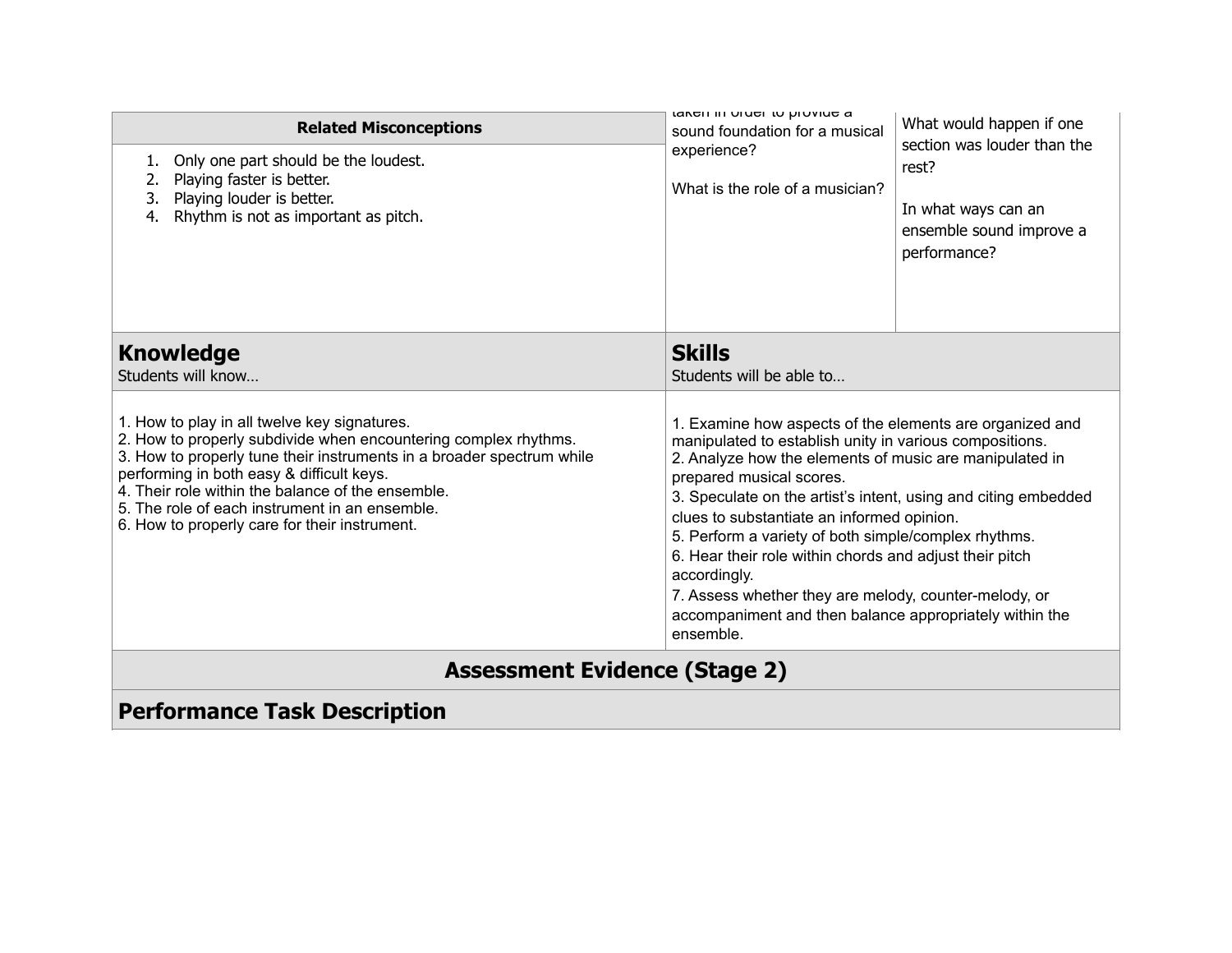| Goal<br><b>Role</b><br><b>Audience</b><br><b>Situation</b><br>$\bullet$<br><b>Product/Performance</b><br>$\epsilon$<br><b>Standards</b> | Students will further develop the artistic value of music through a better understanding of its variety of<br>elements.<br>1. Scale tests.<br>2. Rhythm tests.<br>3. Students will be assigned a part tests.<br>4. Smart Music assignments.<br>5. Peer evaluations. |  |  |
|-----------------------------------------------------------------------------------------------------------------------------------------|---------------------------------------------------------------------------------------------------------------------------------------------------------------------------------------------------------------------------------------------------------------------|--|--|
| <b>Other Evidence</b>                                                                                                                   |                                                                                                                                                                                                                                                                     |  |  |
| Students will read/perform a variety of band literature from an extensive library of music.                                             |                                                                                                                                                                                                                                                                     |  |  |
| <b>Learning Plan (Stage 3)</b>                                                                                                          |                                                                                                                                                                                                                                                                     |  |  |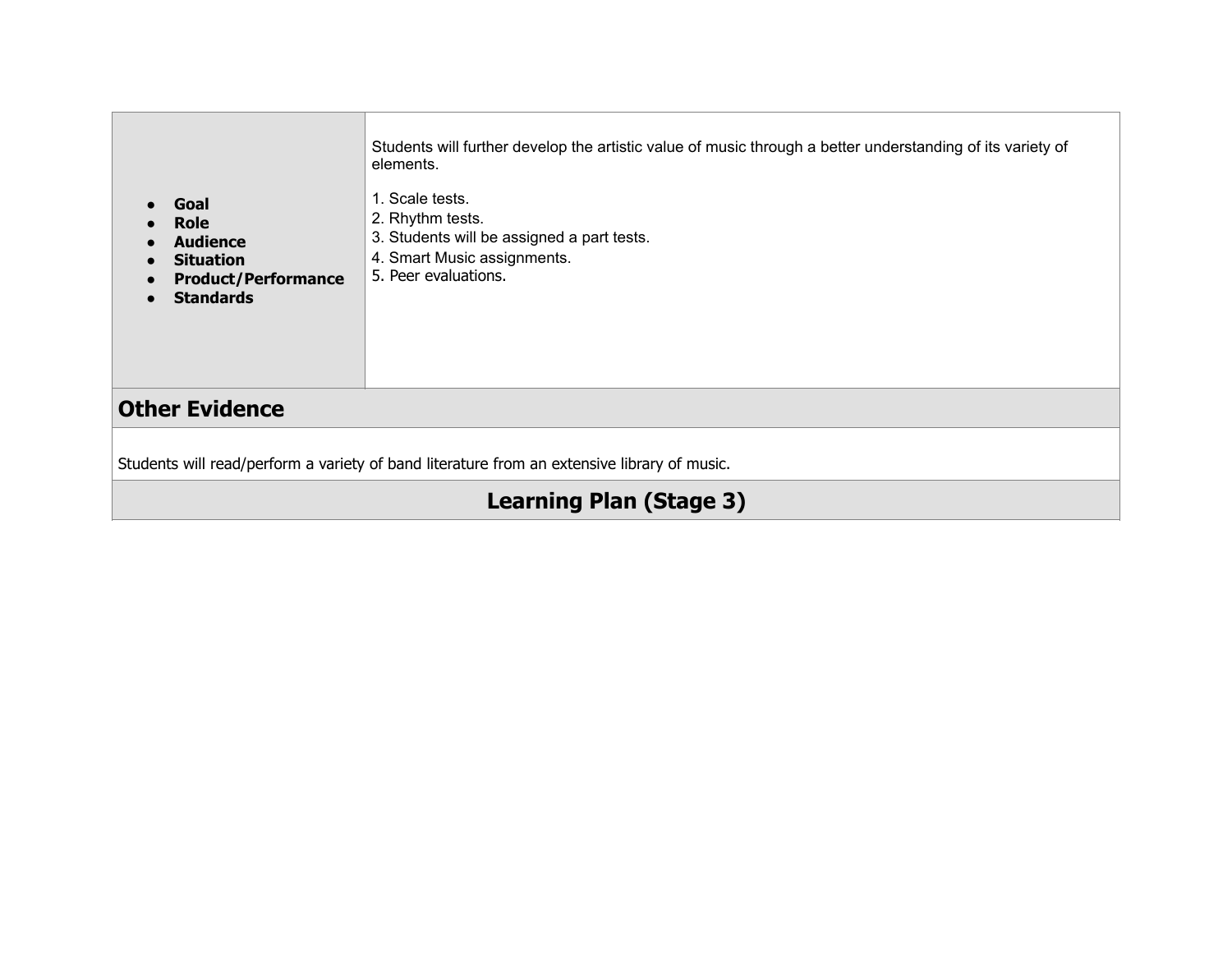- **Where are your students headed? Where have they been? How will you make sure the students know where they are going?**
- **How will you hook students at the beginning of the unit?**
- **What events will help students experience and explore the big idea and questions in the unit? How will you equip them with needed skills and knowledge?**
- **How will you cause students to reflect and rethink? How will you guide them in rehearsing, revising, and refining their work?**
- **How will you help students to exhibit and self-evaluate their growing skills, knowledge, and understanding throughout the unit?**
- **How will you tailor and otherwise personalize the learning plan to optimize the engagement and effectiveness of ALL students, without compromising the goals of the unit?**
- **How will you organize and sequence the learning activities to optimize the engagement and achievement of ALL students?**

**'** 

Students may or may not have prior band experience when taking this class. They also may or may not remember how to read music. This first unit will be the longest because there is usually a spectrum of catch up and preparation that needs to be made in the first few months of an ensemble. Public performances will be a motivating factor and important milestones that will allow students to self reflect, assess, and grow as artists.

- Students will learn and practice all major scales in their respective instruments.
- The essential elements books will be used as a basis for technique and instruction. <https://www.halleonard.com/ee/band/>Students will work towards playing songs that are appropriate for their musicianship skills, and then work as an ensemble.
- Students will begin sectionals after school during the 3-4 hour to extend and maximize instruction. This will give the students a chance to practice with their peers in a smaller environment and for the teacher to work on instrument specific techniques.
- Students will watch different musicians and ensembles to determine what constitutes an effective performance. Students will generate a rubric based on this.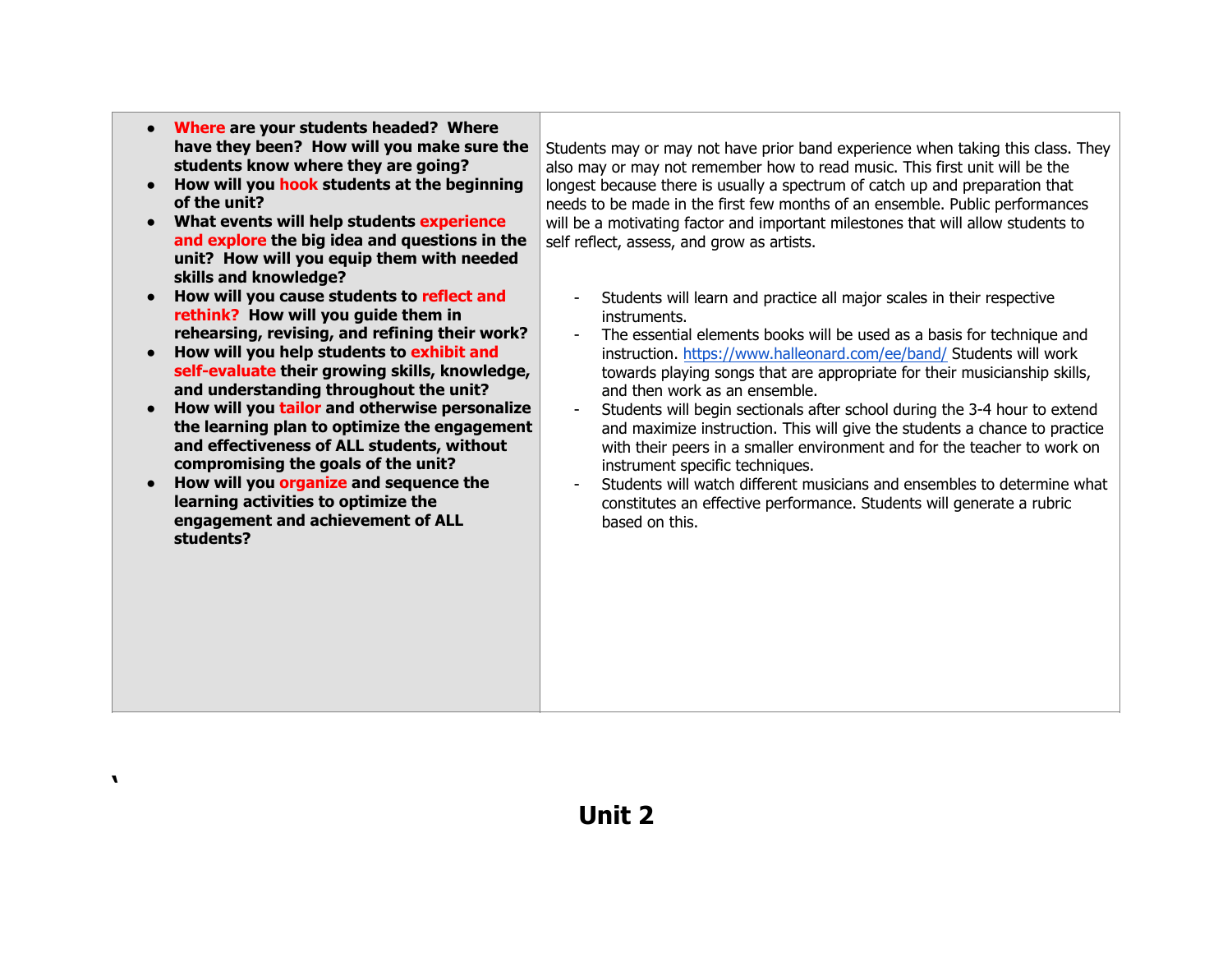| <b>Title of Unit</b>                                                                                                                                                                                                                                                                                                                                                                                                                                                                                                                                             | <b>Musical Expression</b>                 | <b>Grade Level</b>                                                                                                                           | <b>High School</b>         |                                                                                                                            |  |
|------------------------------------------------------------------------------------------------------------------------------------------------------------------------------------------------------------------------------------------------------------------------------------------------------------------------------------------------------------------------------------------------------------------------------------------------------------------------------------------------------------------------------------------------------------------|-------------------------------------------|----------------------------------------------------------------------------------------------------------------------------------------------|----------------------------|----------------------------------------------------------------------------------------------------------------------------|--|
| <b>Curriculum Area</b>                                                                                                                                                                                                                                                                                                                                                                                                                                                                                                                                           | Band                                      | <b>Time Frame</b>                                                                                                                            | <b>Two Months</b>          |                                                                                                                            |  |
| <b>Developed By</b>                                                                                                                                                                                                                                                                                                                                                                                                                                                                                                                                              | <b>Christine Dorantes</b>                 |                                                                                                                                              |                            |                                                                                                                            |  |
|                                                                                                                                                                                                                                                                                                                                                                                                                                                                                                                                                                  | <b>Identify Desired Results (Stage 1)</b> |                                                                                                                                              |                            |                                                                                                                            |  |
| <b>Content Standards</b>                                                                                                                                                                                                                                                                                                                                                                                                                                                                                                                                         |                                           |                                                                                                                                              |                            |                                                                                                                            |  |
| 1.1.12.B2 Students will utilize their knowledge of the elements in the deconstruction and performance of complex band literature from diverse<br>cultural contexts.<br>1.4.12.A1 Students will use contextual clues to differentiate between unique and common properties and be able to interpret the cultural<br>implications of works of music.<br>1.4.12.A3 Students will develop intuitive musical expression to a variety of band literature using historical significance, cultural context, and<br>originality as criteria for one's own interpretation. |                                           |                                                                                                                                              |                            |                                                                                                                            |  |
|                                                                                                                                                                                                                                                                                                                                                                                                                                                                                                                                                                  | <b>Understandings</b>                     |                                                                                                                                              | <b>Essential Questions</b> |                                                                                                                            |  |
|                                                                                                                                                                                                                                                                                                                                                                                                                                                                                                                                                                  | <b>Overarching Understanding</b>          | <b>Overarching</b>                                                                                                                           |                            | <b>Topical</b>                                                                                                             |  |
| 1. Dynamics & variations differentiate good performances from great<br>performances.<br>Developing articulation through phrasing.<br>The importance of silence and rests.<br>3.<br>One person's part is a small piece in the big "musical picture."<br>4.<br>The composer wrote in musical instructions to help musicians perform it<br>5.<br>with their intent.                                                                                                                                                                                                 |                                           | How does musicality affect the<br>style of a piece?<br>How does adding musical<br>expression to a piece of music<br>enhance its performance? |                            | What impact does phrasing<br>have on a piece of music?<br>How can articulation change a<br>phrase?<br>Would you agree with |  |
| completely ignoring the<br><b>Related Misconceptions</b>                                                                                                                                                                                                                                                                                                                                                                                                                                                                                                         |                                           |                                                                                                                                              |                            | composer's intent and playing                                                                                              |  |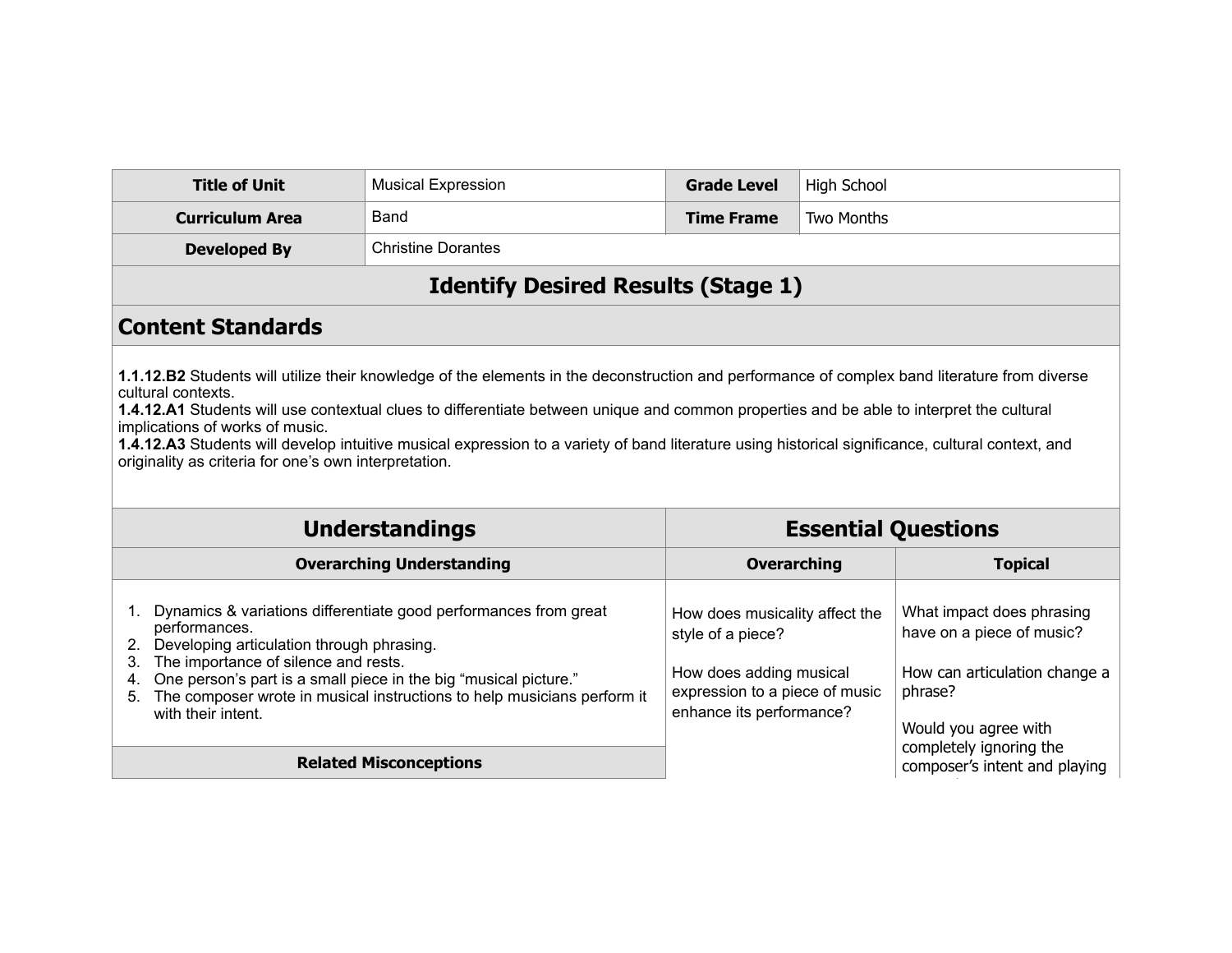| All music shoul be played loud.<br>My part is the most important part.<br>You can just "feel" the music.<br>3.<br>One should ignore the composer's intent and meaning.<br>4.                                                                                                                                                                                                                      |                                                                                                                                                                                                                                                                                                                                                                                                                                                                                                                                                                                                                                                                            | a piece however you want?<br>When playing a new song,<br>how do you prioritize<br>musicality? |  |
|---------------------------------------------------------------------------------------------------------------------------------------------------------------------------------------------------------------------------------------------------------------------------------------------------------------------------------------------------------------------------------------------------|----------------------------------------------------------------------------------------------------------------------------------------------------------------------------------------------------------------------------------------------------------------------------------------------------------------------------------------------------------------------------------------------------------------------------------------------------------------------------------------------------------------------------------------------------------------------------------------------------------------------------------------------------------------------------|-----------------------------------------------------------------------------------------------|--|
| <b>Knowledge</b><br>Students will know                                                                                                                                                                                                                                                                                                                                                            | <b>Skills</b><br>Students will be able to                                                                                                                                                                                                                                                                                                                                                                                                                                                                                                                                                                                                                                  |                                                                                               |  |
| 1. How to use dynamics and articulation to give a piece proper phrasing.<br>2. How to play music with appropriate phrasing.<br>3. General phrasing tendencies.<br>4. Historical and cultural stylistic differences and how to apply them to various<br>works.<br>5. How to read and interpret a score with score markings.<br>6. How to mark up their own scores to enhance musical performances. | 1. Perform with appropriate dynamics and articulation.<br>2. Assess where the high and low points in a phrase, are and<br>use dynamics accordingly.<br>3. Memorize basic phrasing rules and apply them in music.<br>4. Classify styles of different cultures<br>5. Synthesize knowledge of the elements of music in a<br>performance of musical compositions from diverse cultures.<br>6. Consider contextual clues to differentiate between unique<br>and common properties and to discern the cultural implications.<br>7. Develop informed personal responses to a variety of works<br>using historical significance, cultural context, and originality as<br>criteria. |                                                                                               |  |
| <b>Assessment Evidence (Stage 2)</b>                                                                                                                                                                                                                                                                                                                                                              |                                                                                                                                                                                                                                                                                                                                                                                                                                                                                                                                                                                                                                                                            |                                                                                               |  |
| <b>Performance Task Description</b>                                                                                                                                                                                                                                                                                                                                                               |                                                                                                                                                                                                                                                                                                                                                                                                                                                                                                                                                                                                                                                                            |                                                                                               |  |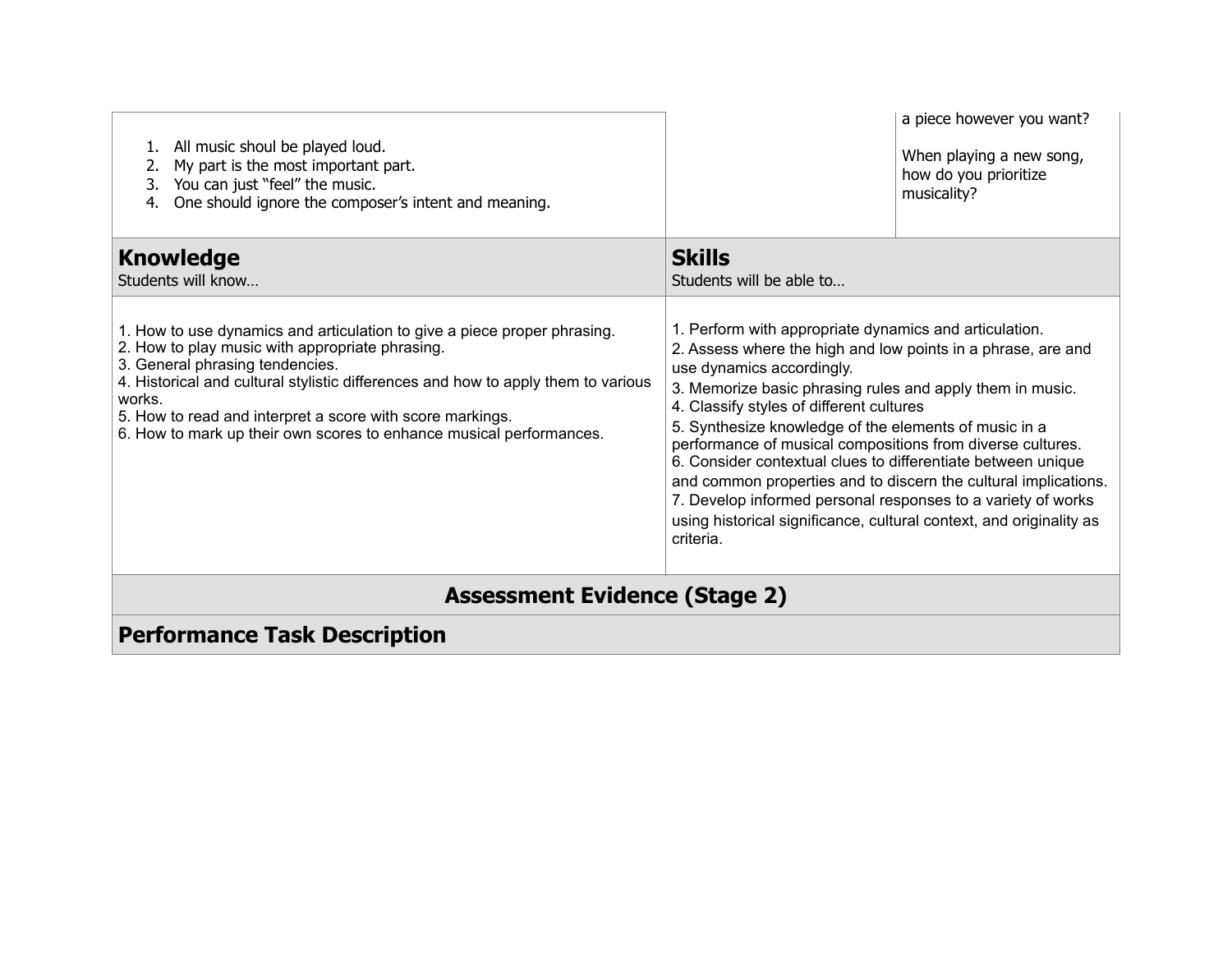| Goal<br><b>Role</b><br><b>Audience</b><br><b>Situation</b><br><b>Product/Performance</b><br><b>Standards</b> | Students will nurture creativity through musical expression by eliciting aesthetic and intellectual responses.<br>1. Students will play through a piece, followed by a quiz on what time period and/or culture it originated.<br>2. Students will be given a piece and asked to play it in a certain style.<br>3. Students will read aloud a passage from a song while being evaluated on the musical markings.<br>4. Students will perform several different rudiments to practice musical expression.<br>5. Students will play through their repertoire and record it to self-assess whether they are actually<br>performing with expression. |  |  |  |
|--------------------------------------------------------------------------------------------------------------|-------------------------------------------------------------------------------------------------------------------------------------------------------------------------------------------------------------------------------------------------------------------------------------------------------------------------------------------------------------------------------------------------------------------------------------------------------------------------------------------------------------------------------------------------------------------------------------------------------------------------------------------------|--|--|--|
| <b>Other Evidence</b>                                                                                        |                                                                                                                                                                                                                                                                                                                                                                                                                                                                                                                                                                                                                                                 |  |  |  |
|                                                                                                              |                                                                                                                                                                                                                                                                                                                                                                                                                                                                                                                                                                                                                                                 |  |  |  |
| <b>Learning Plan (Stage 3)</b>                                                                               |                                                                                                                                                                                                                                                                                                                                                                                                                                                                                                                                                                                                                                                 |  |  |  |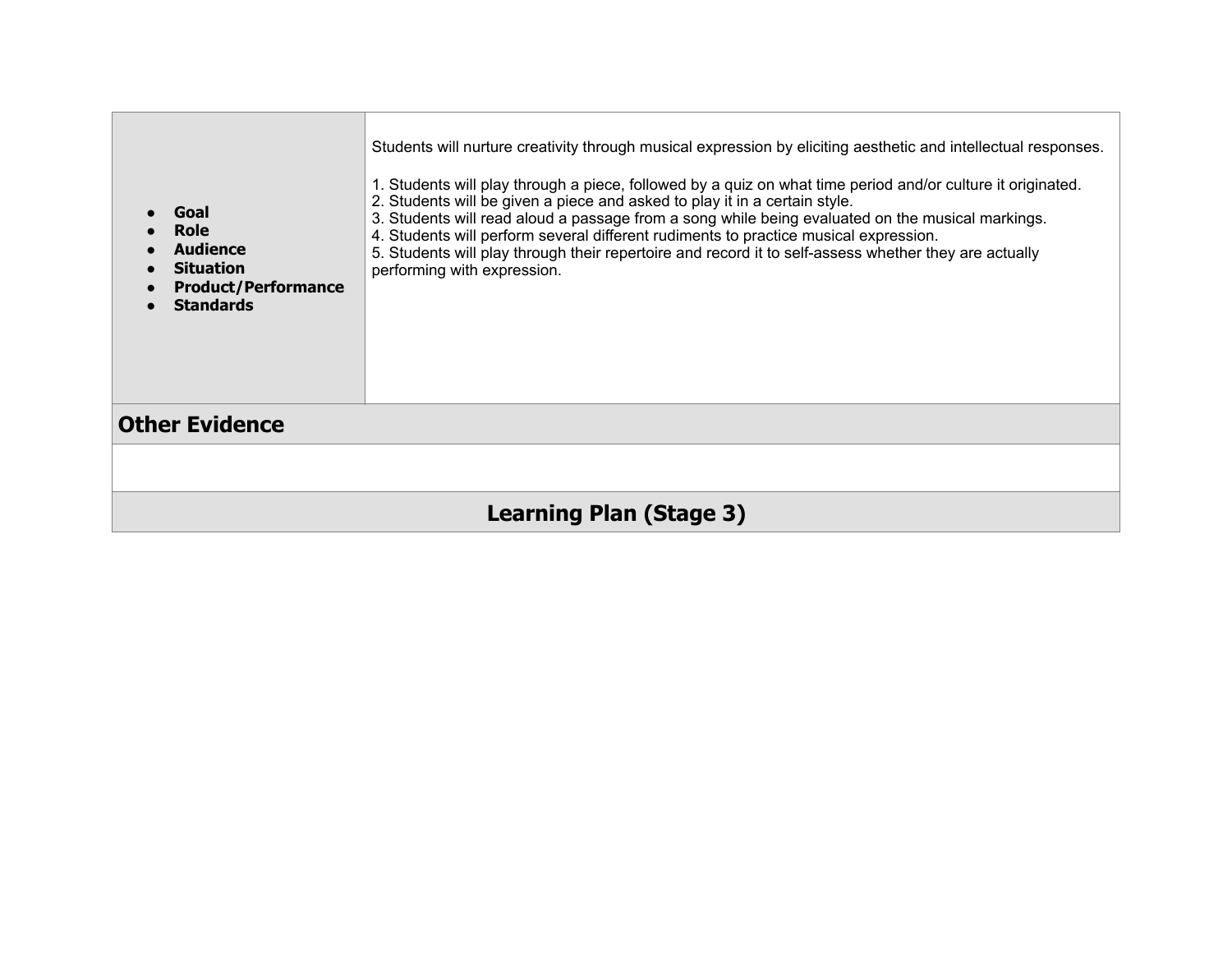- **Where are your students headed? Where have they been? How will you make sure the students know where they are going?**
- **How will you hook students at the beginning of the unit?**
- **What events will help students experience and explore the big idea and questions in the unit? How will you equip them with needed skills and knowledge?**
- **How will you cause students to reflect and rethink? How will you guide them in rehearsing, revising, and refining their work?**
- **How will you help students to exhibit and self-evaluate their growing skills, knowledge, and understanding throughout the unit?**
- **How will you tailor and otherwise personalize the learning plan to optimize the engagement and effectiveness of ALL students, without compromising the goals of the unit?**
- **How will you organize and sequence the learning activities to optimize the engagement and achievement of ALL students?**

Musical expression is a step towards musical interpretation and independance. To hook students into this unit, I suggest playing a variety of different quality instrumental ensembles from around the world. This will inspire students to play at a high level. Another great example would be a guest artist that could work with students for the day. Recording students is a key component of this unit. This will allow students to own their musicianship and their musical style.

- Students will begin a practice journal to set weekly goals. At the end of the week they will review their journal with their teacher and peers to reflect on their practice and performance.
- Students will reinforce their playing techniques and musicianship by preparing for the winter concert, which will be a formative assessment.
- Students will record themselves and assess their use of musicianship skills to self evaluate their performances. The whole band will eventually do this as well.
- Students will eventually get used to watching themselves perform and assessing their performances objectively.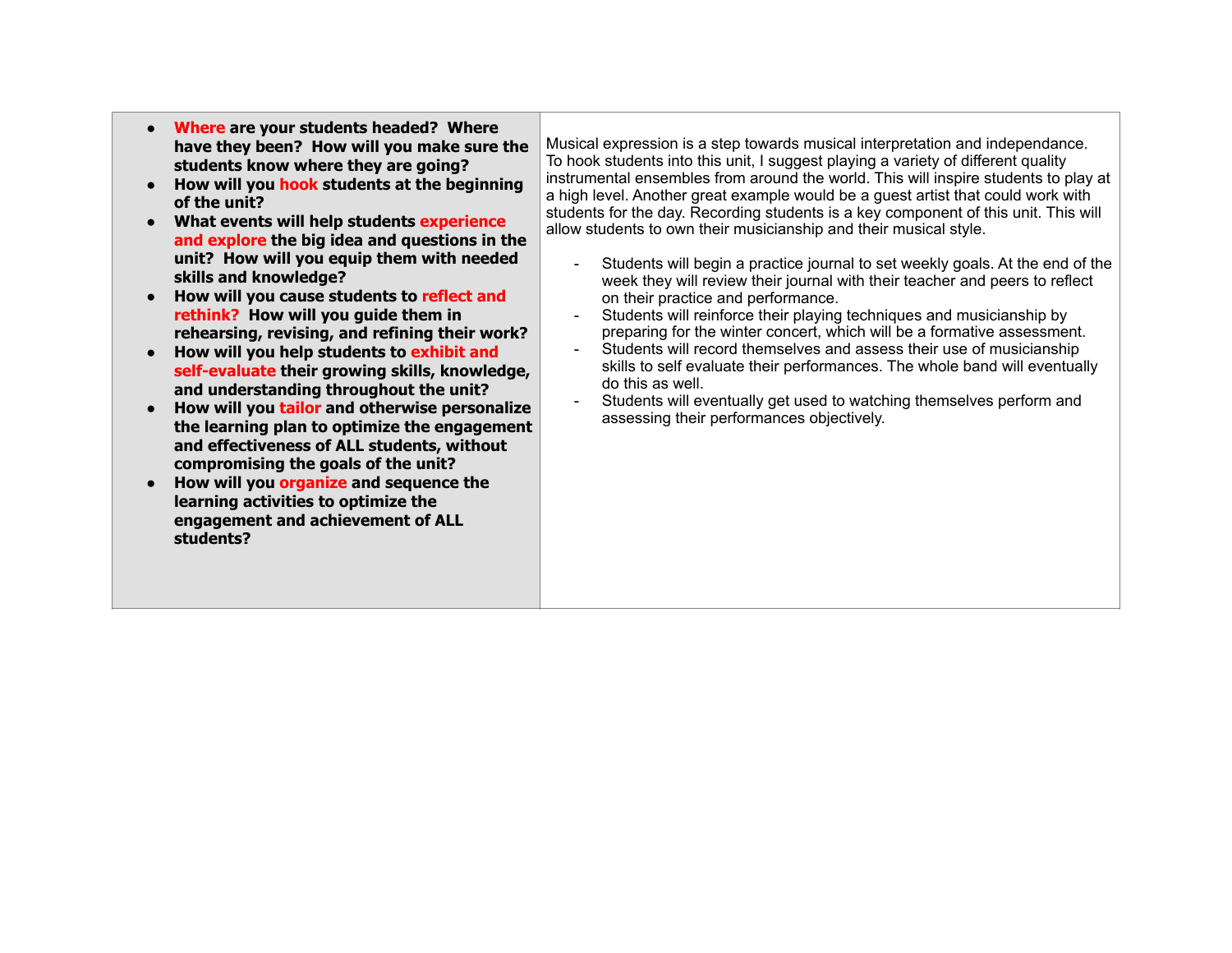# **Unit 3**

| <b>Title of Unit</b>                                                                                                                                                                                                                                                                                                                                                                                                                                                                                                                                                                                                                                                                 | <b>Musical Awareness</b>                            | <b>Grade Level</b> | <b>High School</b> |  |
|--------------------------------------------------------------------------------------------------------------------------------------------------------------------------------------------------------------------------------------------------------------------------------------------------------------------------------------------------------------------------------------------------------------------------------------------------------------------------------------------------------------------------------------------------------------------------------------------------------------------------------------------------------------------------------------|-----------------------------------------------------|--------------------|--------------------|--|
| <b>Curriculum Area</b>                                                                                                                                                                                                                                                                                                                                                                                                                                                                                                                                                                                                                                                               | Band                                                | <b>Time Frame</b>  | Two Months         |  |
| <b>Developed By</b>                                                                                                                                                                                                                                                                                                                                                                                                                                                                                                                                                                                                                                                                  | <b>Christine Dorantes</b>                           |                    |                    |  |
|                                                                                                                                                                                                                                                                                                                                                                                                                                                                                                                                                                                                                                                                                      | <b>Identify Desired Results (Stage 1)</b>           |                    |                    |  |
| <b>Content Standards</b>                                                                                                                                                                                                                                                                                                                                                                                                                                                                                                                                                                                                                                                             |                                                     |                    |                    |  |
| <b>1.2.12.A1</b> Students will determine how music has influenced world cultures throughout history.<br>1.2.12.A2 Students will justify the impact of innovations in the arts (e.g., the availability of music online) on societal norms and<br>habits of mind in various historical eras.<br>1.4.12.A4 Students will evaluate how exposure to various cultures influences individual, emotional, intellectual, and kinesthetic<br>responses to music.<br><b>1.4.12.B3</b> Students will determine the role of music & music-making in a global society by analyzing the influence of technology on<br>the performing arts for consumers, creators, and performers around the world. |                                                     |                    |                    |  |
|                                                                                                                                                                                                                                                                                                                                                                                                                                                                                                                                                                                                                                                                                      | <b>Essential Questions</b><br><b>Understandings</b> |                    |                    |  |
|                                                                                                                                                                                                                                                                                                                                                                                                                                                                                                                                                                                                                                                                                      | <b>Overarching Understanding</b>                    | <b>Overarching</b> | <b>Topical</b>     |  |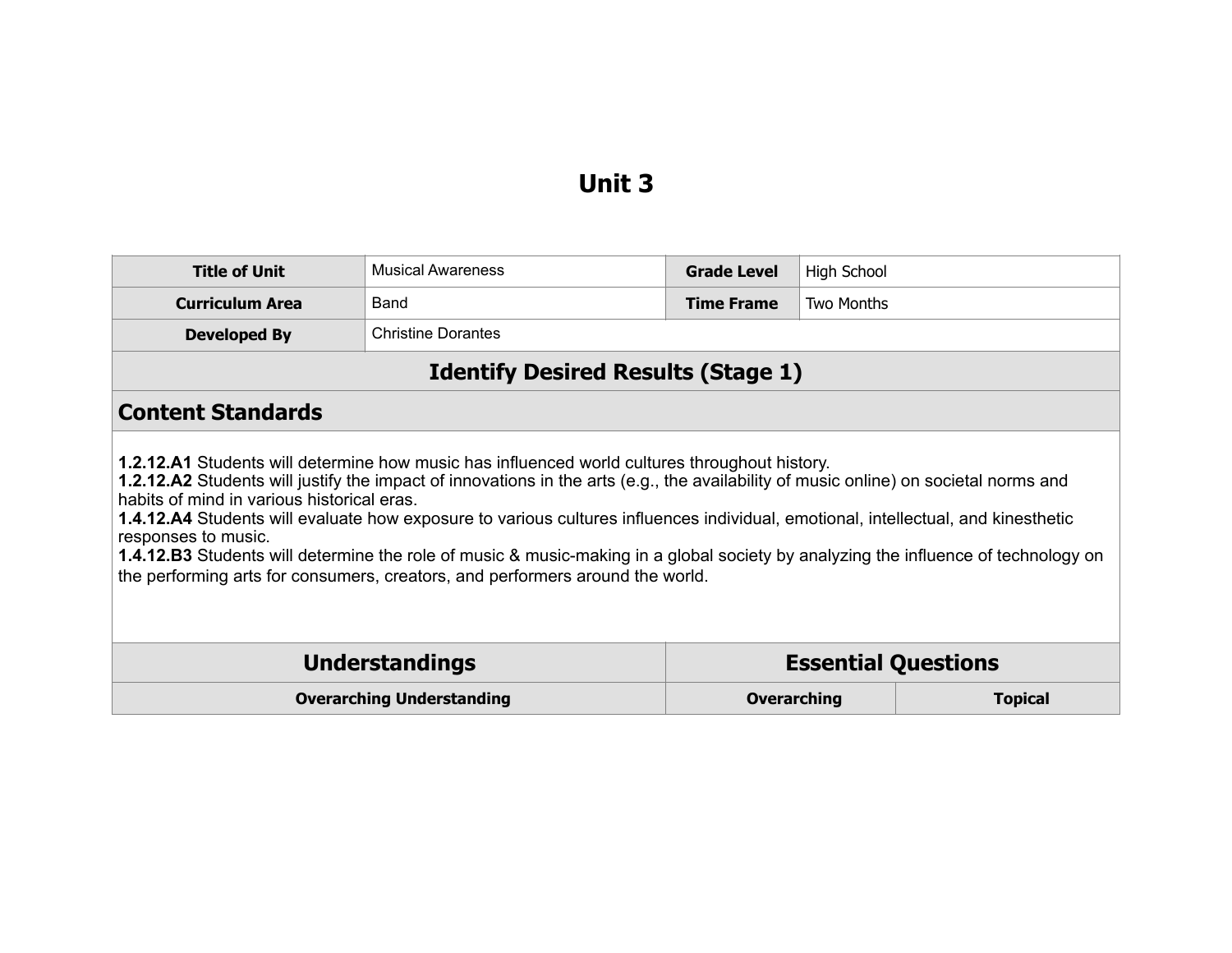| Ensemble awareness as an essential part of musicianship.<br>2. Experiencing the music of different cultures influences musical<br>sensitivity.<br>3. Music is a tool for social and artistic purposes.<br>All people who play music are musicians. All musicians can be aware.<br>4.<br>Music has an internal pulse that can be fluid. | How are musical decisions<br>made in music?<br>How can you evaluate a<br>performance?<br>What's crucial to a successful<br>performance? What's not?                                                                                                                                                                                                                   | Will a weaker musician play<br>up to a strong ensemble, as<br>will a strong musician play<br>down to a weak ensemble?<br>Is tuning a proactive or<br>reactive process?<br>What is important to listen for<br>when playing with an |  |
|----------------------------------------------------------------------------------------------------------------------------------------------------------------------------------------------------------------------------------------------------------------------------------------------------------------------------------------|-----------------------------------------------------------------------------------------------------------------------------------------------------------------------------------------------------------------------------------------------------------------------------------------------------------------------------------------------------------------------|-----------------------------------------------------------------------------------------------------------------------------------------------------------------------------------------------------------------------------------|--|
| <b>Related Misconceptions</b>                                                                                                                                                                                                                                                                                                          |                                                                                                                                                                                                                                                                                                                                                                       | ensemble?                                                                                                                                                                                                                         |  |
| 1. One must be an expert to be a musician.<br>Music is different in each culture with no connections to other music.<br>One can not learn from music different than their own.<br>3.<br>An ensemble should just play the right notes and rhythms.<br>4.                                                                                |                                                                                                                                                                                                                                                                                                                                                                       |                                                                                                                                                                                                                                   |  |
| <b>Knowledge</b><br>Students will know                                                                                                                                                                                                                                                                                                 | <b>Skills</b><br>Students will be able to                                                                                                                                                                                                                                                                                                                             |                                                                                                                                                                                                                                   |  |
| 1. To listen to others within the ensemble and react to what they hear.<br>2. How to appraise the music of other cultures.<br>3. In what ways music influences a society.<br>4. How technology has influenced music throughout the past 250 years.                                                                                     | 1. Copy style, articulation from player to player and from<br>different genres.<br>2. Balance properly within an ensemble.<br>3. Appreciate what role music plays in various cultures and<br>historical eras.<br>4. Listen and determine what role they have within a piece of<br>music.<br>5. React musically and with their bodies to the ebb and flow of<br>music. |                                                                                                                                                                                                                                   |  |
| <b>Assessment Evidence (Stage 2)</b>                                                                                                                                                                                                                                                                                                   |                                                                                                                                                                                                                                                                                                                                                                       |                                                                                                                                                                                                                                   |  |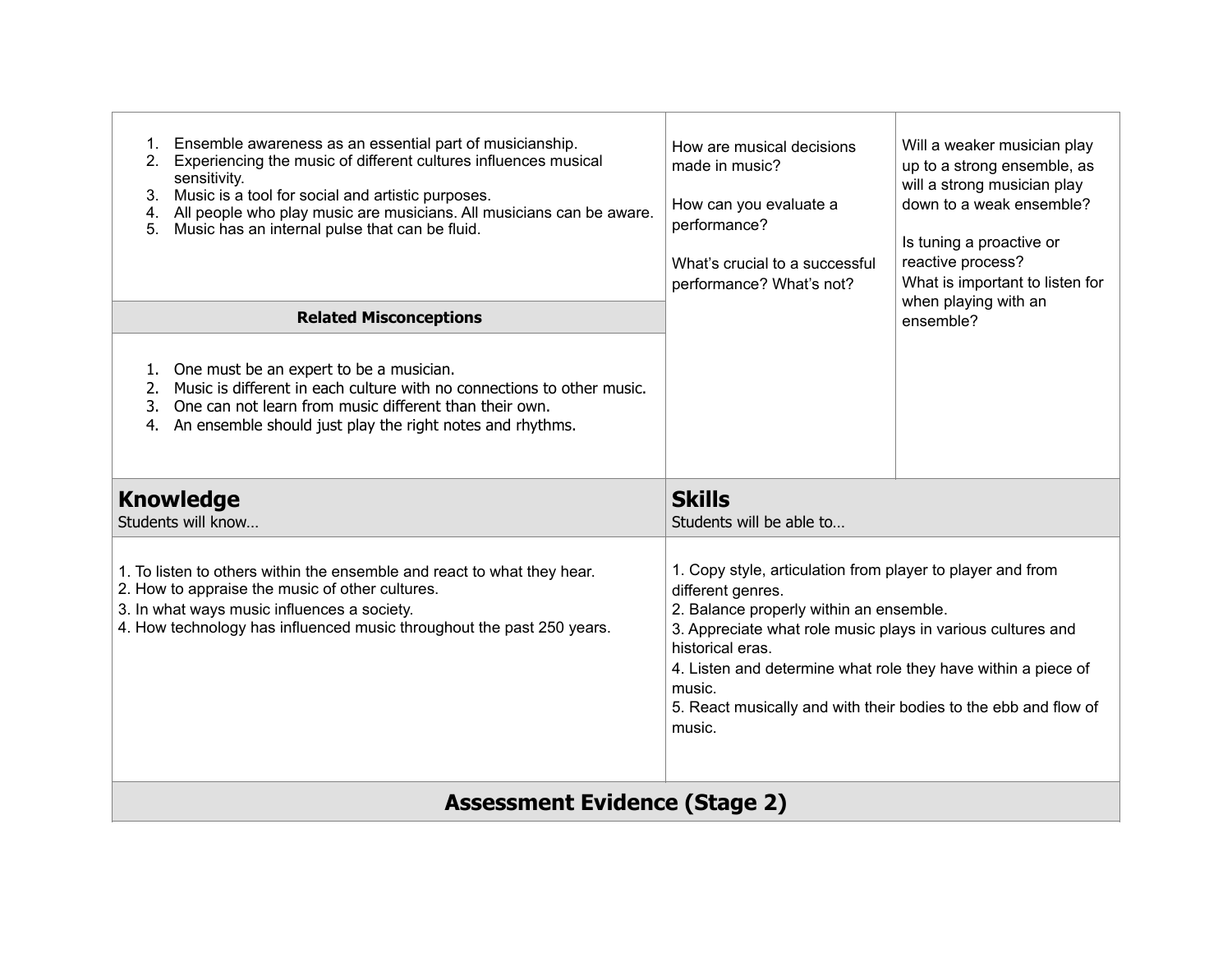| <b>Performance Task Description</b>                                                                                                                              |                                                                                                              |                                                                                                                                                                                                                                                                               |  |  |
|------------------------------------------------------------------------------------------------------------------------------------------------------------------|--------------------------------------------------------------------------------------------------------------|-------------------------------------------------------------------------------------------------------------------------------------------------------------------------------------------------------------------------------------------------------------------------------|--|--|
|                                                                                                                                                                  | Goal<br><b>Role</b><br><b>Audience</b><br><b>Situation</b><br><b>Product/Performance</b><br><b>Standards</b> | 1. Question the students on their historical perspective of composers.<br>2. Evaluate recordings of ensemble performances.<br>3. Quiz ensemble members on where the melodies lie within a given part to a given work.<br>4. Have students write melodies and countermelodies. |  |  |
| <b>Other Evidence</b>                                                                                                                                            |                                                                                                              |                                                                                                                                                                                                                                                                               |  |  |
| Dalcroze Eurythmics<br>https://www.youtube.com/watch?v=yMLp5bjl5aY<br>https://www.youtube.com/watch?v=cUlTkrWwvNQ<br>https://www.youtube.com/watch?v=QV2Ki9akikw |                                                                                                              |                                                                                                                                                                                                                                                                               |  |  |

## **Learning Plan (Stage 3)**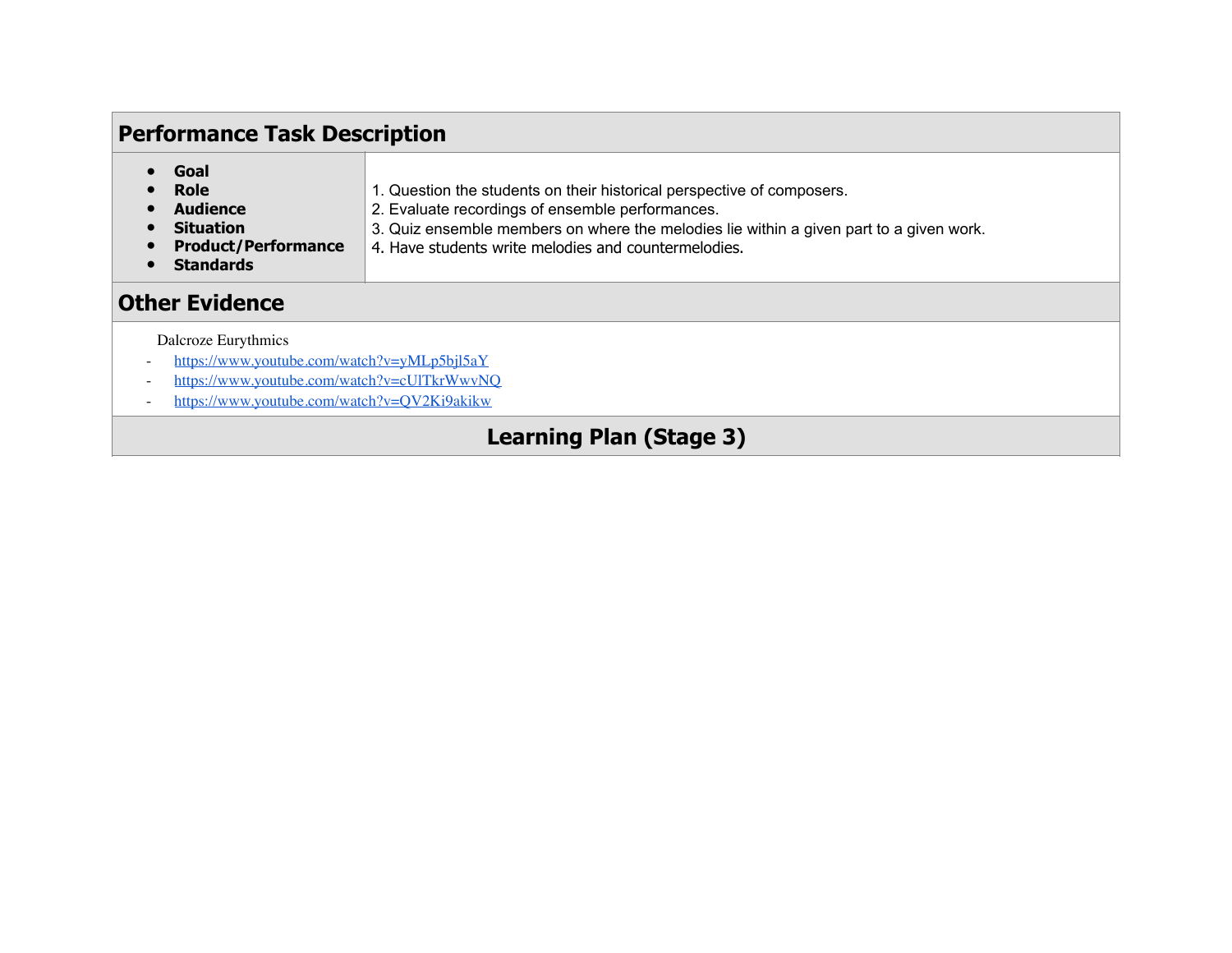- **Where are your students headed? Where have they been? How will you make sure the students know where they are going?**
- **How will you hook students at the beginning of the unit?**
- **What events will help students experience and explore the big idea and questions in the unit? How will you equip them with needed skills and knowledge?**
- **How will you cause students to reflect and rethink? How will you guide them in rehearsing, revising, and refining their work?**
- **How will you help students to exhibit and self-evaluate their growing skills, knowledge, and understanding throughout the unit?**
- **How will you tailor and otherwise personalize the learning plan to optimize the engagement and effectiveness of ALL students, without compromising the goals of the unit?**
- **How will you organize and sequence the learning activities to optimize the engagement and achievement of ALL students?**

Musical awareness is a stepping stone to musical independence. In order to develop musical awareness, students need to be past the rudimentary parts of playing instruments. By this unit, hopefully the students will be comfortable enough with their musicianship to get out of their scores and really participate in the ensemble.

This unit is designed to help students determine the role of music in a global society, as well as their role in the music making process.

- Students will choose skill appropriate music to perform at their spring concert.
- Students will watch and perform music to assess it for meaning and structure.
- The weekly practice journal will change to a more specific format this marking period. There is an added section where students notate music that is challenging. This will help them identify which playing skills they [need to practice. https://drive.google.com/drive/u/0/folders/](https://drive.google.com/drive/u/0/folders/0B61kyXD0sg94dmZobmNTUXlZdXM) 0B61kyXD0sg94dmZobmNTUXlZdXM
	- Students will continue to record and assess themselves, and then will watch each other's videos as well.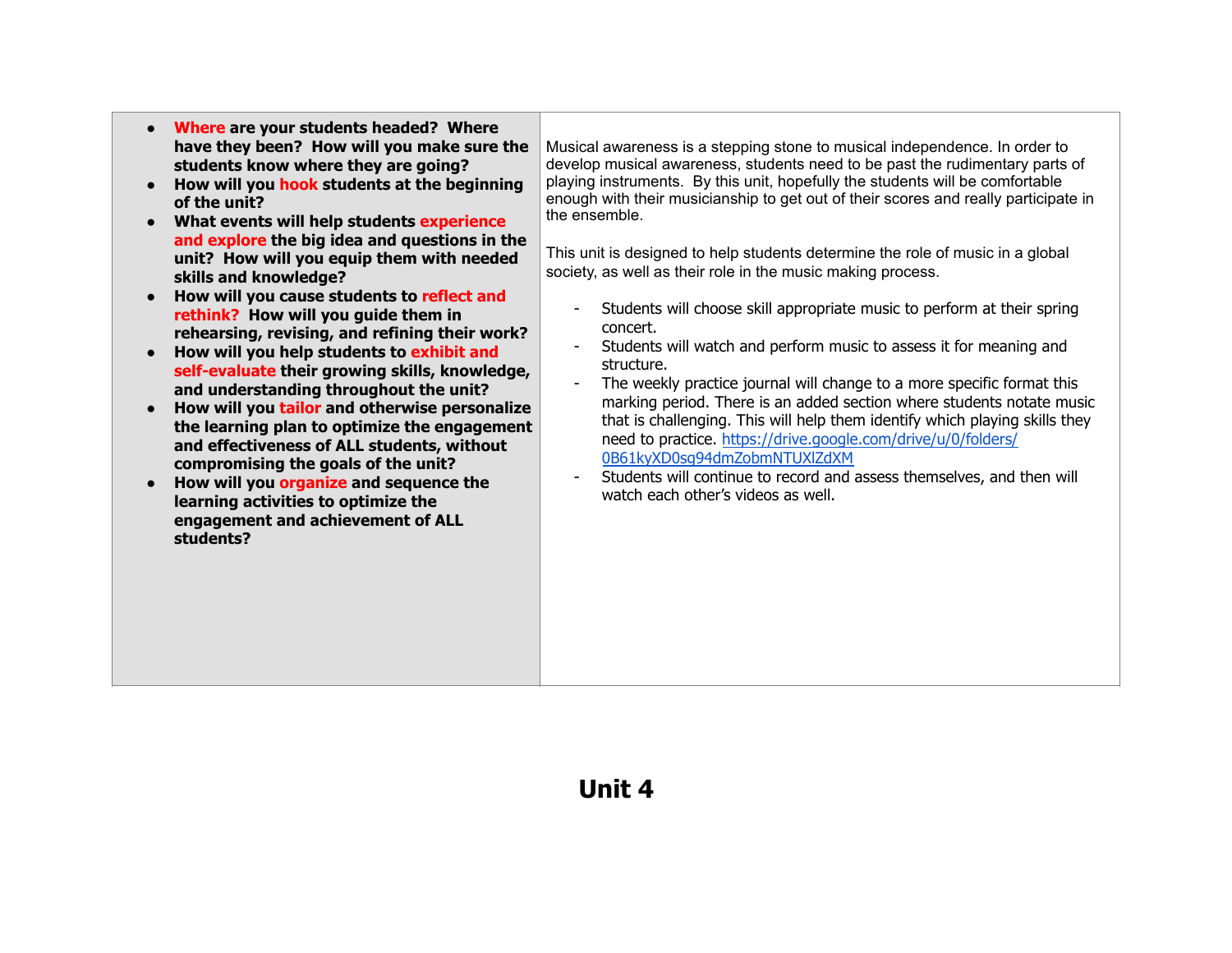| <b>Title of Unit</b>   | Musical Spontaneity & Interpretation | <b>Grade Level</b> | High School |
|------------------------|--------------------------------------|--------------------|-------------|
| <b>Curriculum Area</b> | Band                                 | <b>Time Frame</b>  | Two Months  |
| <b>Developed By</b>    | <b>Christine Dorantes</b>            |                    |             |

## **Identify Desired Results (Stage 1)**

#### **Content Standards**

**1.3.12.B3** Students will understand that manipulating the elements of music is a contributing factor to musical artistry. **1.3.12.B4** Students will know that basic instrumental arranging skills require theoretical understanding of music composition. **1.4.12.B2** Students will learn that the cohesiveness of a piece of music and its ability to communicate a theme can be directly affected by the artist's technical proficiency as well as by the manner and physical context in which it is performed.

| <b>Understandings</b>                                                                                                                                                                                                                                                                       | <b>Essential Questions</b>                                                                                                                    |                                                                                                                                                               |  |
|---------------------------------------------------------------------------------------------------------------------------------------------------------------------------------------------------------------------------------------------------------------------------------------------|-----------------------------------------------------------------------------------------------------------------------------------------------|---------------------------------------------------------------------------------------------------------------------------------------------------------------|--|
| <b>Overarching Understanding</b>                                                                                                                                                                                                                                                            | <b>Overarching</b>                                                                                                                            | <b>Topical</b>                                                                                                                                                |  |
| Developing Spontaneous Response in All Keys.<br>There is music theory behind the notes in a song.<br>2.<br>Scale Mastery can lead to free form expression.<br>3.<br>One needs a knowledge of composition to be able to improvise.<br>4.<br>Looking at a score is a multifaceted task.<br>5. | How can composing and/or<br>improvising develop a student's<br>overall musicianship?<br>Where does creative musical<br>"thought" derive from? | How will a student's prior<br>knowledge of music history,<br>culture, and its elements<br>enhance one's ability to<br>spontaneously read a piece of<br>music? |  |
| <b>Related Misconceptions</b>                                                                                                                                                                                                                                                               | What is live music?                                                                                                                           |                                                                                                                                                               |  |
|                                                                                                                                                                                                                                                                                             | What is authentic music<br>making?                                                                                                            |                                                                                                                                                               |  |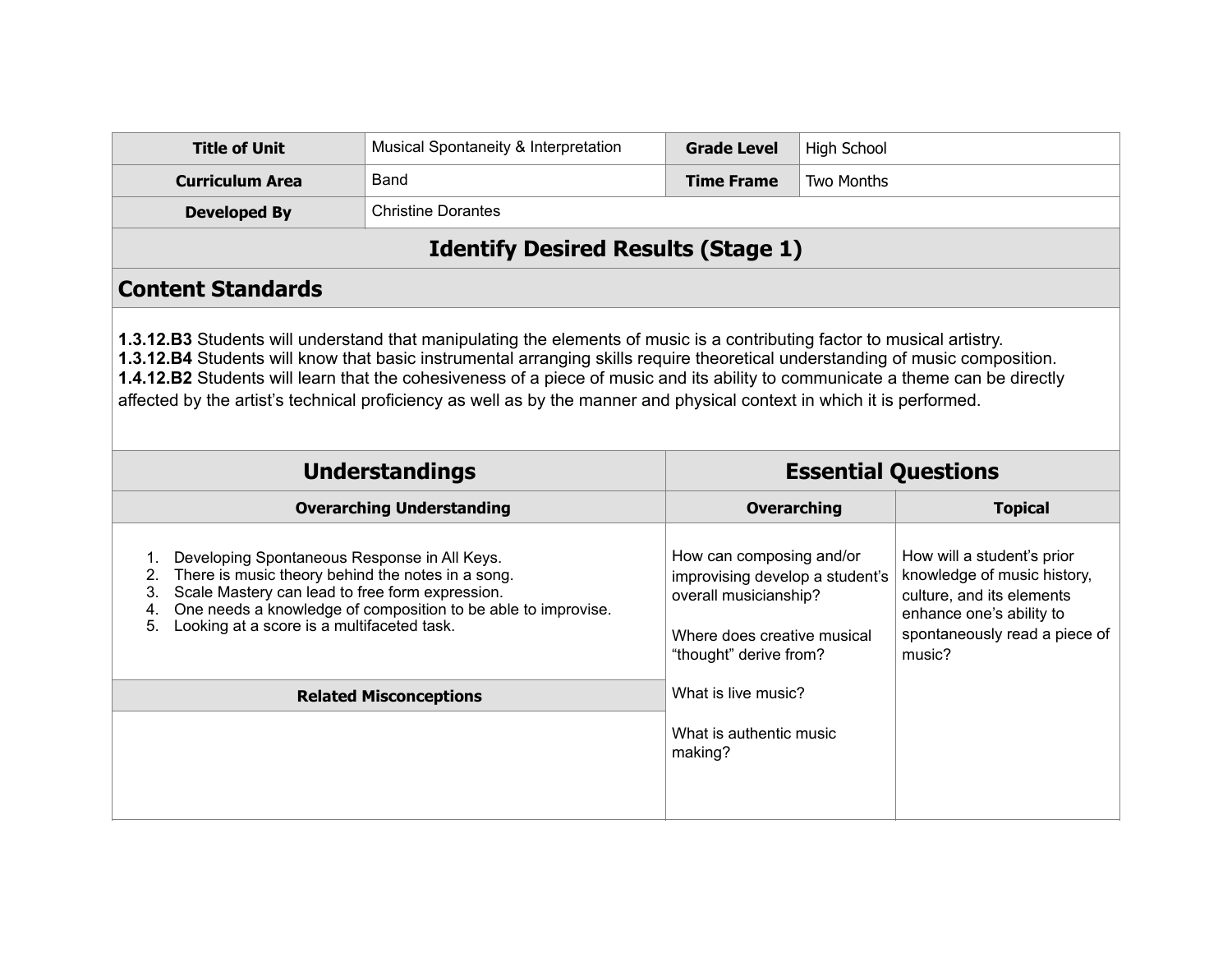| <b>Knowledge</b><br>Students will know                                                                                                                                                                                                                                                              |                                                                                                                                                                                                                                                                                                                                                                                                                      | <b>Skills</b><br>Students will be able to                                                                                                                                                                                                                                                                     |  |
|-----------------------------------------------------------------------------------------------------------------------------------------------------------------------------------------------------------------------------------------------------------------------------------------------------|----------------------------------------------------------------------------------------------------------------------------------------------------------------------------------------------------------------------------------------------------------------------------------------------------------------------------------------------------------------------------------------------------------------------|---------------------------------------------------------------------------------------------------------------------------------------------------------------------------------------------------------------------------------------------------------------------------------------------------------------|--|
| 1. How to engage in a musical experience without the use of musical notation.<br>2. How to interpret all of the elements of music in a composition.<br>3. How to compose a musical work.<br>4. What usage of articulation is necessary given the historical context of the<br>work being performed. |                                                                                                                                                                                                                                                                                                                                                                                                                      | 1. Expressively play based on the knowledge of different keys.<br>2. Sight-read a variety of band literature.<br>3. Create a composition using prior knowledge of the elements<br>of music.<br>4. Make spontaneous decisions in regards to articulation using<br>their prior knowledge of historical context. |  |
|                                                                                                                                                                                                                                                                                                     | <b>Assessment Evidence (Stage 2)</b>                                                                                                                                                                                                                                                                                                                                                                                 |                                                                                                                                                                                                                                                                                                               |  |
| <b>Performance Task Description</b>                                                                                                                                                                                                                                                                 |                                                                                                                                                                                                                                                                                                                                                                                                                      |                                                                                                                                                                                                                                                                                                               |  |
| Goal<br><b>Role</b><br><b>Audience</b><br><b>Situation</b><br><b>Product/Performance</b><br><b>Standards</b>                                                                                                                                                                                        | 1. During lessons, students will run through all scales from memory, and then improvise based on those<br>scales.<br>2. Play a song using no key center or prior rules given by instructor.<br>3. Student will perform and record one's own musical creation(s). Teacher will evaluate where these ideas<br>are going and produce feedback.<br>4. Students will evaluate each other's compositions and performances. |                                                                                                                                                                                                                                                                                                               |  |
| <b>Other Evidence</b>                                                                                                                                                                                                                                                                               |                                                                                                                                                                                                                                                                                                                                                                                                                      |                                                                                                                                                                                                                                                                                                               |  |
|                                                                                                                                                                                                                                                                                                     |                                                                                                                                                                                                                                                                                                                                                                                                                      |                                                                                                                                                                                                                                                                                                               |  |
| <b>Learning Plan (Stage 3)</b>                                                                                                                                                                                                                                                                      |                                                                                                                                                                                                                                                                                                                                                                                                                      |                                                                                                                                                                                                                                                                                                               |  |